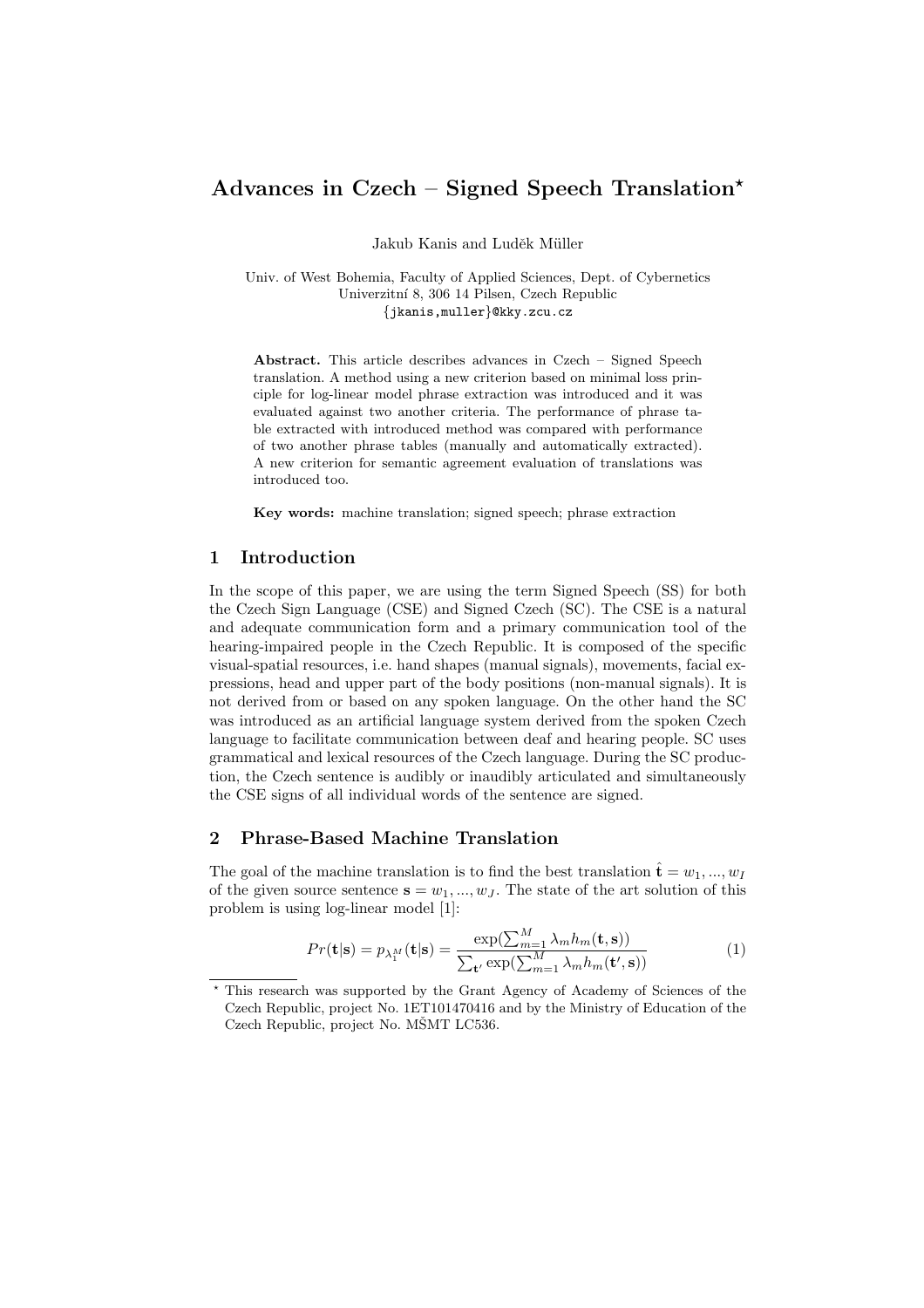There are feature models  $h_m(\mathbf{t}, \mathbf{s})$ , which model a relationship between the source and the target language and its weights  $\lambda_m$ . If we want to have the best translation we should choose the one with the highest probability, thus:

$$
\hat{\mathbf{t}} = \underset{\mathbf{t}}{\operatorname{argmax}} \left\{ \frac{\exp(\sum_{m=1}^{M} \lambda_m h_m(\mathbf{t}, \mathbf{s}))}{\sum_{\mathbf{t}'} \exp(\sum_{m=1}^{M} \lambda_m h_m(\mathbf{t}', \mathbf{s}))} \right\} = \underset{\mathbf{t}}{\operatorname{argmax}} \left\{ \sum_{m=1}^{M} \lambda_m h_m(\mathbf{t}, \mathbf{s}) \right\},\tag{2}
$$

where we have disregarded the denominator of the Equation 2. In the log-linear model we can use a portion of different feature models. The source sentence s is segmented into a sequence of K phrases  $\bar{s}_1, ..., \bar{s}_K$  which we call phrase alignment (all possible segmentations have the same probability) in the case of phrasebased translation. We define the phrase of a given length l as a continual word sequence:  $\bar{s}_i = w_j, ..., w_{j+l}, j = 1, ..., J-l$ . Each source phrase  $\bar{s}_i, i = 1, ..., K$ is translated into a target phrase  $\bar{t}_i$  in the decoding process. This particular *ith* translation is modeled by a probability distribution  $\phi(\bar{s}_i|\bar{t}_i)$ . The target phrases can be reordered to get more precise translation. The reordering of the target phrases can be modeled by a relative distortion probability distribution  $d(a_i$  $b_{i-1}$ ) as in [3], where  $a_i$  denotes the start position of the source phrase which was translated into the *ith* target phrase, and  $b_{i-1}$  denotes the end position of the source phrase translated into the  $(i - 1)$ th target phrase. The basic feature models are: the both direction translation models  $\phi$ , distortion model d, n-gram based language model  $p_{LM}$  and phrase  $p_{PhP}$  and word  $p_{WP}$  penalty models. The mostly used method for the weight adjustment is minimum error rate training (MERT) [2], where the weights are adjusted to minimize the error rate of the resulting translation:

$$
\hat{\lambda}_1^M = \underset{\lambda_1^M}{\text{argmin}} \left\{ \sum_{n=1}^N \sum_{k=1}^K E(r_n, \mathbf{t}_{n,k}) \delta(\hat{\mathbf{t}}(s_n, \lambda_1^M), \mathbf{t}_{n,k}) \right\} \tag{3}
$$

,

$$
\hat{\mathbf{t}}(\mathbf{s}_n, \lambda_1^M) = \underset{\mathbf{t} \in C_n}{\operatorname{argmax}} \left\{ \sum_{m=1}^M \lambda_m h_m(\mathbf{t}, \mathbf{s}_n) \right\} \tag{4}
$$

$$
\delta(\hat{\mathbf{t}}(\mathbf{s}_n, \lambda_1^M), \mathbf{t}_{n,k}) = \begin{cases} 1 \text{ if } \hat{\mathbf{t}}(\mathbf{s}_n, \lambda_1^M) = \mathbf{t}_{n,k} \\ 0 \text{ else } \end{cases}
$$

where  $N$  is number of sentence pairs in a training corpus,  $E$  error criterion which is minimized,  $r_n$  is reference translation of the source sentence  $s_n$  and  $C_n = {\mathbf{t}_{n,1}, ..., \mathbf{t}_{n,K}}$  is a set of K different translations  $\mathbf{t}_n$  of each source sentence  $\mathbf{s}_n$ .

### 3 Phrase Extraction Based on Minimal Loss Principle

The main source of the SMT system is a phrase table with bilingual pairs of phrases. State of the art methods for the phrase extraction are based on alignment modeling (especially on the word alignment modeling). The word alignment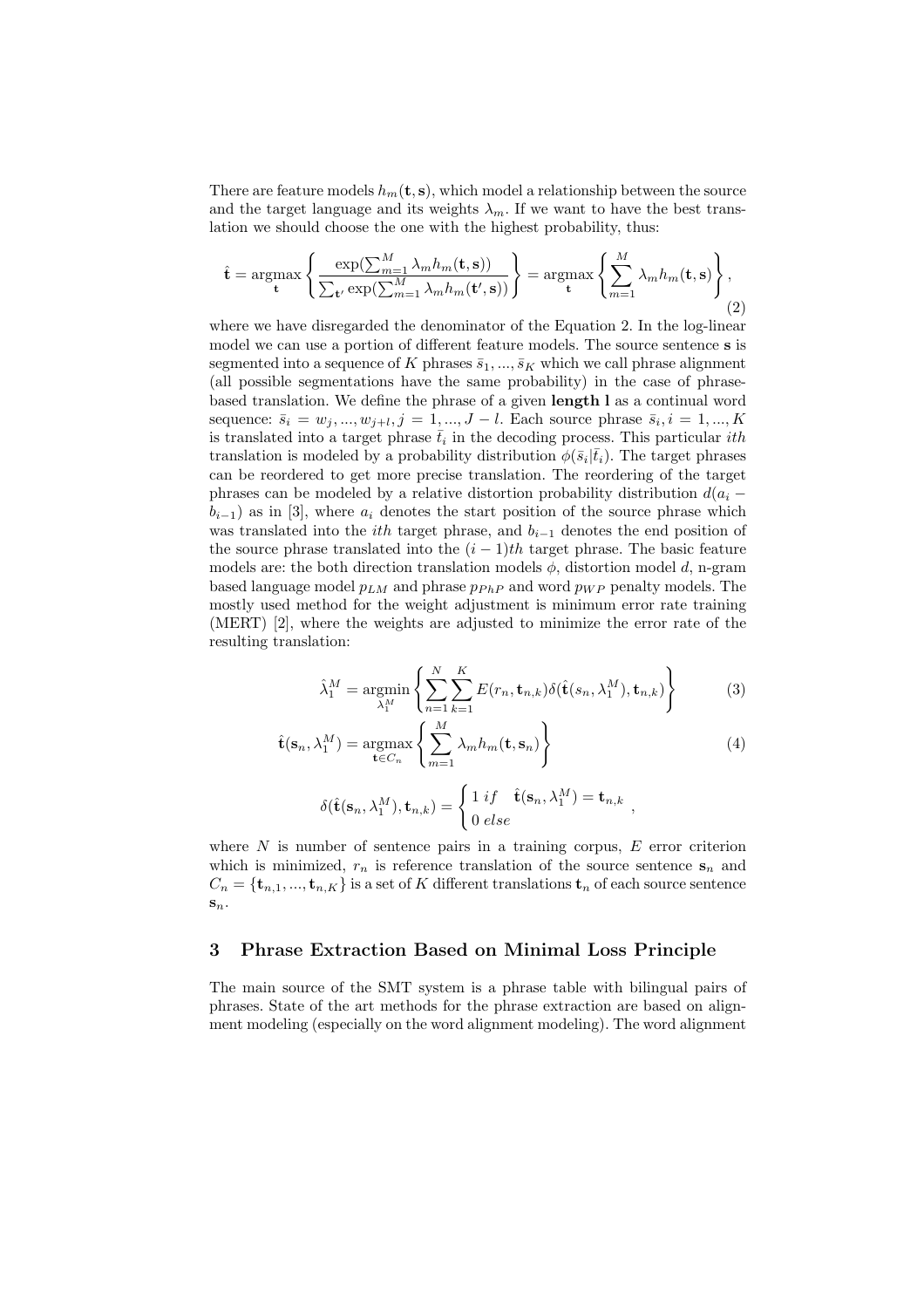can be modeled by probabilistic models of different complexity (Models  $1 - 6$  [7]). The model complexity directly influences the alignment error rate and thus the translation accuracy: the more complexity model, the better translations. However, more complicated models are computationally challenging. For example, the task of finding the Viterbi alignment for the Models  $3 - 6$  is an NP-complete problem [7]. Only a suboptimal solution can be found with usage of approximations. In addition, it was founded that the next reduction of word alignment errors does not have to lead to better translations [8]. Because of problems with word alignment models we have proposed using of the log-linear model for the phrase extraction, which can be optimized directly to the translation precision. Our solution is similar to the one in work [9] with some differences. Firstly, we are using different set of features without using of any alignment modeling. Secondly, we introduce a new criterion for phrase extraction based on a minimal loss principle.

**Method Description** Our task is to find for each source phrase  $\bar{s}$  its translation, i.e. the corresponding target phrase  $\bar{t}$ . We suppose that we have a sentence aligned bilingual corpus (pairs of the source and target sentences). We start with the source sentence  $s = w_1, ..., w_J$  and the target sentence  $\mathbf{t} = w_1, ..., w_I$  and generate a bag  $\beta$  of all possible phrases up to the given length  $l\colon \beta\{\mathbf{s}\}=\{\bar{s_m}\}_{m=1}^l, \{\bar{s_m}\}=\{w_n,...,w_{n+m-1}\}_{n=1}^{J-m+1},\, \beta\{\mathbf{t}\}=\{\bar{t_m}\}_{m=1}^l, \{\bar{t_m}\}=$  ${w_n, ..., w_{n+m-1}}_{n=1}^{I-m+1}$ . The source phrases longer than one word are keeping for next processing only if they have been seen in the corpus at least as much as given threshold  $\tau$  (reasonable threshold is five). All target phrases are keeping regardless of the number of their occurrence in the corpus. Each target phrase is considered to be a possible translation of each kept source phrase  $\forall \bar{s} \in \beta \{s\} : N(\bar{s}) \geq \tau : \bar{s} \to \beta \{t\},\$  where  $N(\bar{s})$  is number of occurrences of phrase  $\bar{s}$  in the corpus. Now for each possible translation pair  $(\bar{s},\bar{t}): \bar{t} \in T(\bar{s}), T(\bar{s}) = {\bar{t}} \cdot \bar{s} \rightarrow \tilde{t}$  we compute its corresponding score:

$$
c(\bar{s}, \bar{t}) = \sum_{k=1}^{K} \lambda_k h_k(\bar{s}, \bar{t}),
$$
\n(5)

where  $h_k(\bar{s},\bar{t}), k = 1, 2, ..., K$  is set of K features, which describe the relationship between the pair of phrases  $(\bar{s},\bar{t})$ . The MERT training can be used for weights  $\lambda_k$  optimization. The resulting scores  $\mathbf{c} = \{c\}$  are stored in a hash table, where the source phrase  $\bar{s}$  is the key and all possible translations  $\bar{t} \in T(\bar{s})$  with its score  $c(\bar{s},\bar{t})$  are the data. We process the whole training corpus and store the scores for all possible translation pairs.

The next step is choosing only "good" translations  $\bar{t}_G$  from all possible translations  $T(\bar{s})$  for each source phrase  $\bar{s}$ , i.e. we get a set of translations  $T_G(\bar{s}) = {\{\bar{t}_G\}} : \bar{s} \to \bar{t}_G$ . For each sentence pair we generate the bag of all phrases up to the given length l for both sentences. Then for each  $\bar{s} \in \beta(\mathbf{s})$  we compute a **translation loss**  $L_T$  for each  $\bar{t} \in T(\bar{s}) = \beta(t)$ . The translation loss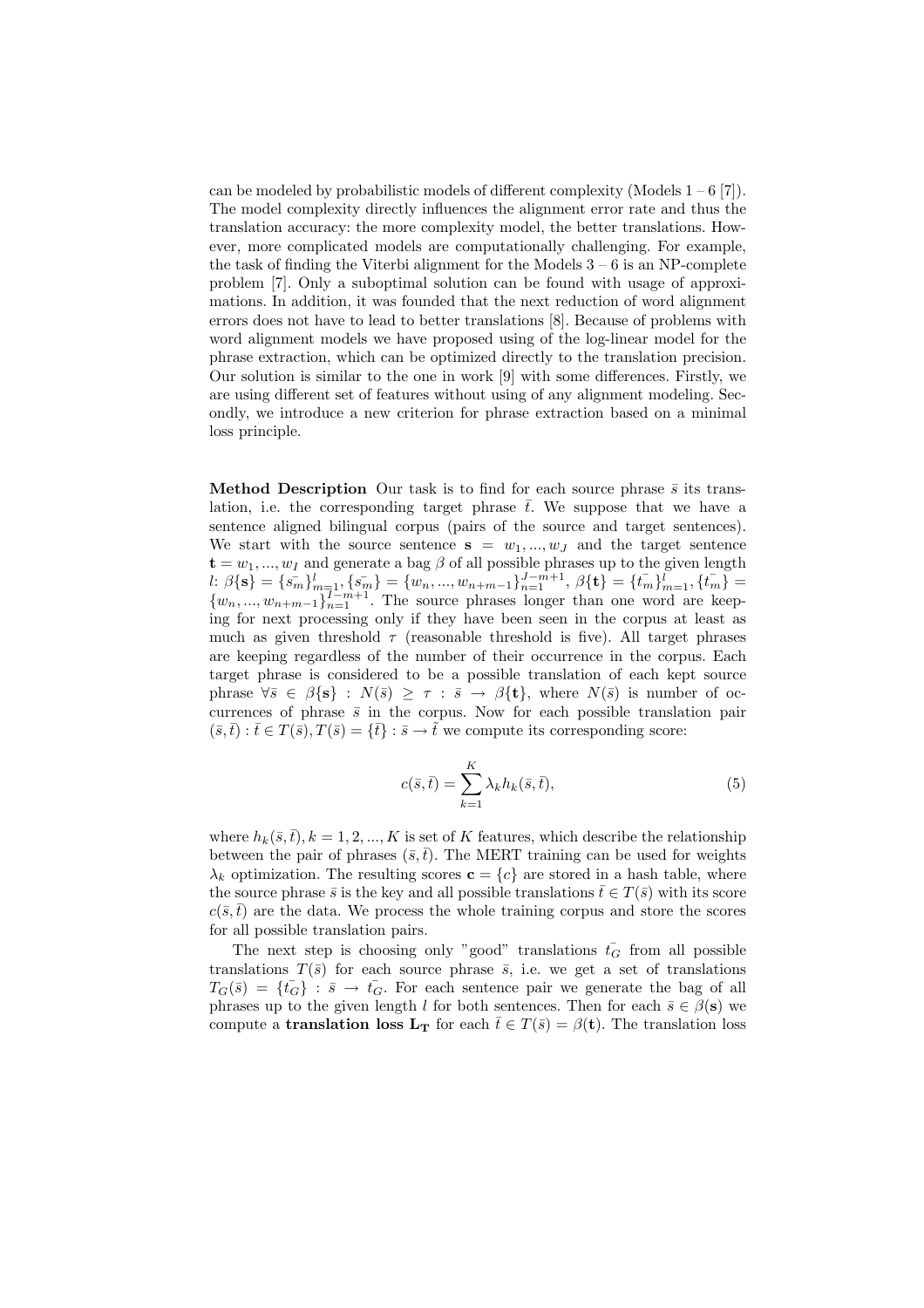$L_T$  for the source phrase  $\bar{s}$  and its possible translation  $\bar{t}$  is defined as:

$$
L_T(\bar{s}, \bar{t}) = \frac{\sum_{\tilde{s}_i \in \beta(\mathbf{s}), \tilde{s}_i \neq \bar{s}} c(\tilde{s}_i, \bar{t})}{c(\bar{s}, \bar{t})}
$$
(6)

We compute how much probability mass we lost for the rest of source phrases from the bag  $\beta(\mathbf{s})$  if we translate  $\bar{s}$  as  $\bar{t}$ . For each  $\bar{s}$  we store all translation losses  $L_T(\bar{s},\bar{t})$  for all  $\bar{t} \in \beta(\mathbf{t})$ . The "good" translation  $\bar{t}_G$  for  $\bar{s}$  is the one (or more) with the lowest translation loss  $L_T(\bar{s},\bar{t})$ :

$$
\bar{t}_G = \operatorname*{argmin}_{\bar{t}} L_T(\bar{s}, \bar{t}) \tag{7}
$$

and all the other translations are discarded. We process all sentence pairs and get a new phrase table. This table comprises source phrases  $\bar{s}$ , corresponding "good" translations  $\bar{t}_G \in T_G(\bar{s})$  only, and the numbers of how many times a particular translation  $\bar{t}$  was determined as a "good" translation  $\bar{t}_G$ . These information can be then used for example for calculation of translation probabilities  $\phi$ .

Used Features We used only features based on number of occurrences of translation pairs and particular phrases in the training corpus. We collect these numbers: number of occurrences of each considered source phrase  $N(\bar{s})$ , number of occurrences of each target phrase  $N(\bar{t})$ , number of occurrences of each possible translation pair  $N(\bar{s},\bar{t})$  and number of how many times was given source or target phrase considered as translation  $N_T(\bar{s})$  and  $N_T(\bar{t})$  (it corresponds to the number of all phrases for which was given phrase considered as their possible translation in all sentence pairs). These numbers are used to compute the following features: translation probability  $\phi$ , probability  $p_T$  that given phrase is a translation - all for both translation directions and translation probability  $p_{MI}$ based on mutual information. The translation probability  $\phi$  is defined on base of relative frequencies as [3]:

$$
\phi(\bar{s}|\bar{t}) = \frac{N(\bar{s}, \bar{t})}{N(\bar{t})} \quad \phi(\bar{t}|\bar{s}) = \frac{N(\bar{s}, \bar{t})}{N(\bar{s})} \tag{8}
$$

Probability  $p_T$ , that given phrase is a translation, i.e. it appears together with considered phrase as its translation, is defined as:

$$
p_T(\bar{s}|\bar{t}) = \frac{N(\bar{s}, \bar{t})}{N_T(\bar{t})} \quad p_T(\bar{t}|\bar{s}) = \frac{N(\bar{s}, \bar{t})}{N_T(\bar{s})}
$$
(9)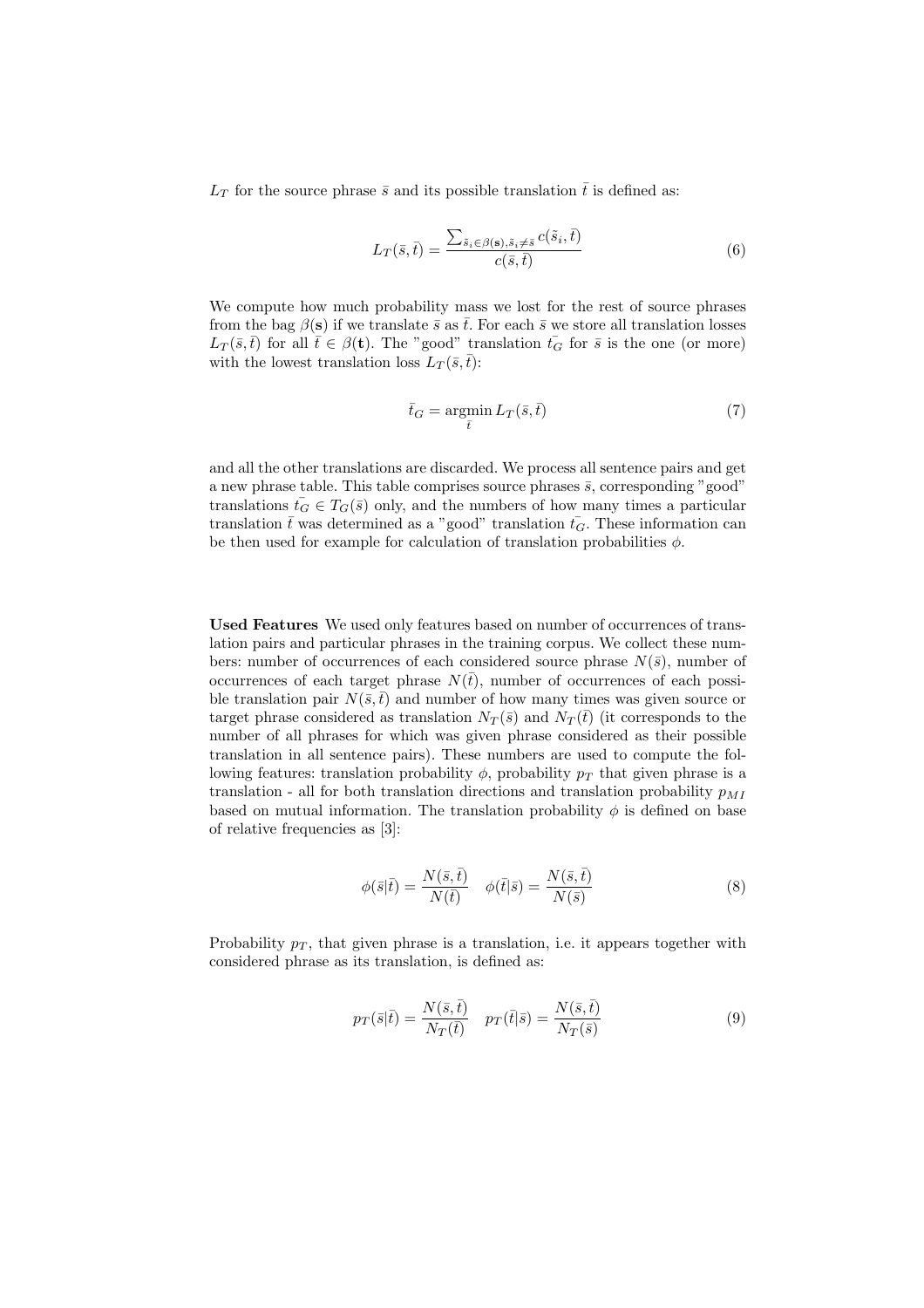Translation probability  $p_{MI}$  based on mutual information is defined as [10] (we can use both numbers  $N$  and  $N_T$  for computing):

$$
p_{MI}(\bar{s},\bar{t}) = \frac{MI(\bar{s},\bar{t})}{\sum_{\bar{t}\in T(\bar{s})}MI(\bar{s},\bar{t})} \quad p_{MI_T}(\bar{s},\bar{t}) = \frac{MI_T(\bar{s},\bar{t})}{\sum_{\bar{t}\in T(\bar{s})}MI_T(\bar{s},\bar{t})} \tag{10}
$$

$$
MI(\bar{s},\bar{t}) = p(\bar{s},\bar{t}) \log \frac{p(\bar{s},\bar{t})}{p(\bar{s}) \cdot p(\bar{t})} \quad MI_T(\bar{s},\bar{t}) = p_T(\bar{s},\bar{t}) \log \frac{p_T(\bar{s},\bar{t})}{p_T(\bar{s}) \cdot p_T(\bar{t})} \tag{11}
$$

$$
p(\bar{s},\bar{t}) = \frac{N(\bar{s},\bar{t})}{N_S} \quad p_T(\bar{s},\bar{t}) = \frac{N(\bar{s},\bar{t})}{N_T} \tag{12}
$$

$$
p(\bar{s}) = \frac{N(\bar{s})}{N_S} p(\bar{t}) = \frac{N(\bar{t})}{N_S} \quad p_T(\bar{s}) = \frac{N_T(\bar{s})}{N_T} p_T(\bar{t}) = \frac{N_T(\bar{t})}{N_T},\tag{13}
$$

where  $N<sub>S</sub>$  is the number of all sentence pairs in the corpus and  $N<sub>T</sub>$  is the number of all possible considered translations, i.e. if source sentence length is five and target sentence length nine then we add 45 to  $N_T$ . Finally we have six features:  $\phi(\bar{s}|\bar{t}), \phi(\bar{t}|\bar{s}), p_T(\bar{s}|\bar{t}), p_T(\bar{t}|\bar{s}), p_{MI}(\bar{s},\bar{t})$  and  $p_{MI_T}(\bar{s},\bar{t})$  for the phrase extraction.

## 4 Tools and Evaluation Methodology

Data The main resource for the statistical machine translation is a parallel corpus which contains parallel texts of both the source and the target language. Acquisition of such corpus in case of SS is complicated by the absence of the official written form of both the CSE and the SC. Therefore we have used the Czech to Signed Czech (CSC) parallel corpus [4] for all experiments. For the purpose of experiments we have split the CSC corpus into training, development and testing part, which are described in Table 1 in more details.

Evaluation Criteria We have used the following well known criteria for evaluation of our experiments. The first criterion is the BLEU score: it counts modified n-gram precision for output translation with respect to the reference translation. The second criterion is the NIST score: it counts similarly as BLEU modified n-gram precision, but uses arithmetic mean and weighing by information gain of each n-gram. Next criterion is Sentence Error Rate (SER): it is a ratio of the number of incorrect sentence translations to the number of all translated sentences. The Word Error Rate (WER) criterion is adopted from ASR area: is defined as the Levensthein edit distance between the produced translation and the reference translation in percentage (a ratio of the number of all deleted, substituted and inserted produced words to the total number of reference words). The third error criterion is Position-independent Word Error Rate (PER): it compares two sentences without regard to their word order. These criteria however evaluate only lexical agreement between the reference and the resulting translation. But in the automatic translation we need to find out if two different word constructions have the same meaning, i.e. are semantically identical, because there are always equally correct different translations of each source sentence (for example there are mostly more reference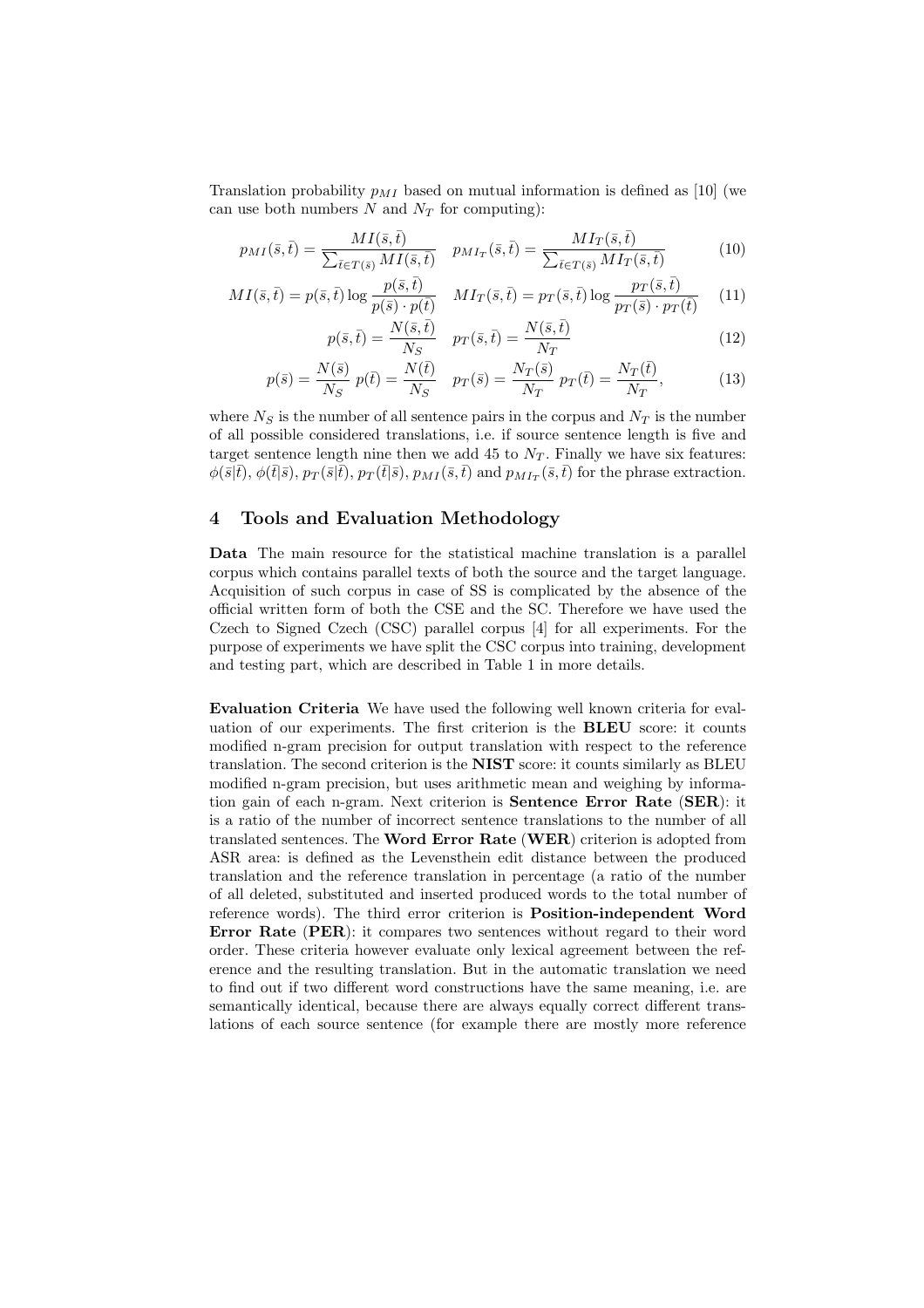|                | Training data            |               | Development data |        | Testing data |                                      |
|----------------|--------------------------|---------------|------------------|--------|--------------|--------------------------------------|
|                | CZ                       | SС            | CZ               | SС     | CZ           | SС                                   |
| Sent. pairs    | 12 616                   |               | 1578             |        | 1578         |                                      |
| #<br>words     |                          | 86 690 86 389 | 10 700           | 10 722 | 10 563       | 10 552                               |
| Vocab. size    | 3670                     | 2 1 5 1       | 1 258            | 800    | 1 177        | 748                                  |
| $#$ singletons | 790<br>1                 | $1\;036$      | 679              | 373    | 615          | 339                                  |
| $OOV(\%)$      | $\overline{\phantom{a}}$ |               | 240              |        |              | (2.24) 122(1.14) 208(1.97) 105(1.00) |

Table 1. Dividing of the CSC corpus into training, development and testing part.

translations of each source sentence in the corpus). We have proposed a new Semantic Dimension Overlap (SDO) criterion to evaluate semantic similarity of the translations between Czech and SC. The SDO criterion is based on the overlap between semantic annotation of the reference translation and semantic annotation of the resulting translation. The semantic annotation is created by HVS (Hidden Vector State) parser [5], which is trained on the CSC corpus data (the CSC corpus contains semantic annotation layer needed for the HVS parser training). A lower values of the three error criteria: SER, WER, PER and a higher values of the three precision criteria: BLEU, NIST, SDO indicates better, i.e. more precise translation.

Decoders Two different phrase-based decoders were used in our experiments. The first decoder is freely available state-of-the-art factored phrase-based beamsearch decoder -  $MOSES<sup>1</sup>$  [6], which uses log-linear model (MERT training). The training tools for extraction of phrases from the parallel corpus are also available, i.e. the whole translation system can be constructed given a parallel corpus only. For the language modeling was used the SRILM<sup>2</sup> toolkit.

The second decoder is our implementation of monotone phrase-based decoder - SiMPaD, which already uses log-linear model (MERT training). The monotonicity means using the monotone reordering model only, i.e. no phrase reordering is permitted during the search. SiMPaD uses  $SRILM<sup>2</sup>$  language models and the Viterbi algorithm for the decoding, which defines generally n-gram dependency between translated phrases.

# 5 Experiments and Conclusion

Phrase Extraction Based on Minimal Loss Principle In the first experiment we compared the new criterion based on minimal loss principle (ML) proposed in Section 3 with two another criteria for the phrase extraction. All six features defined in Section 3 was used in log-linear model. The first one

<sup>1</sup> http://www.statmt.org/moses/

<sup>2</sup> http://www.speech.sri.com/projects/srilm/download.html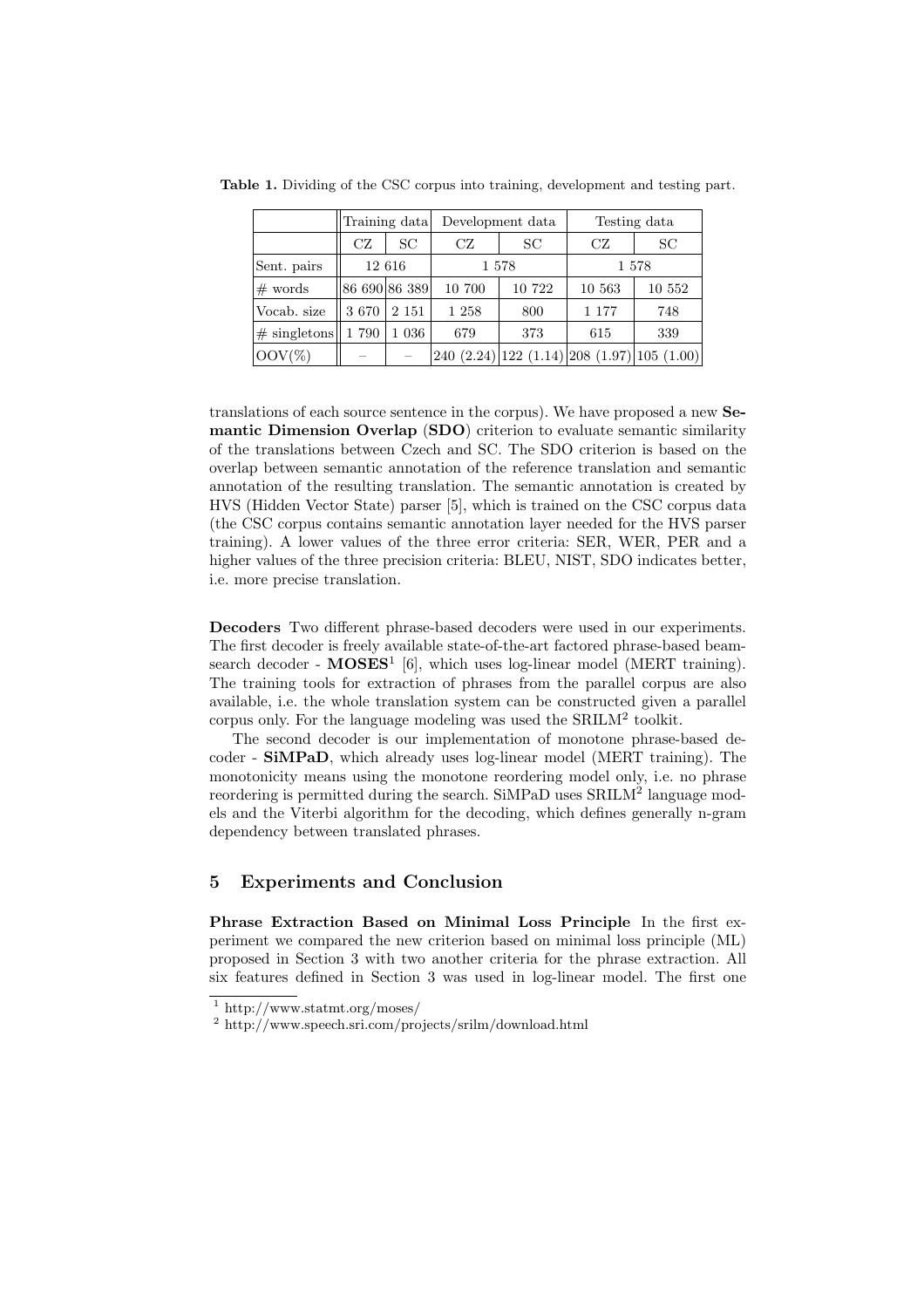(BestG) is criterion used in the work [9] which selects all translation pairs for each sentence pair with score c higher than maximal score  $c_m - threshold \tau$ . The second one (BestL) criterion is criterion which selects only the translation pair with the highest score  $c_m$  for each source phrase in the sentence pair. The results are in Figure 1, where  $N$  means a number of first  $N$  best scores  $c$  selected for each source phrase. The  $ML$  criterion performs best (75.09), the second is BestL criterion (72.83) and the last is BestG criterion (72.31).

Phrase Table and Decoders Comparison In this experiment we have compared the translation accuracy of handcrafted (HPH) and automatically extracted phrases (phrases extracted by Moses (MPH) and phrases extracted by the method described in Section 3 (MLPH)). In the case of the MLPH table extraction we used additional techniques as a intersection of phrase tables for both translation directions and a subsequent filtration of the resulting table trough the training data translation. We compared both decoders too (M for MOSES, S for SiMPaD). The results in Table 2 are reported for testing data after MERT optimization on the BLEU criterion. The bootstrap method was used for acquisition of reliable results and confidence intervals (lower and upper indexes).



Fig. 1. Comparison of different criteria for the phrase extraction.